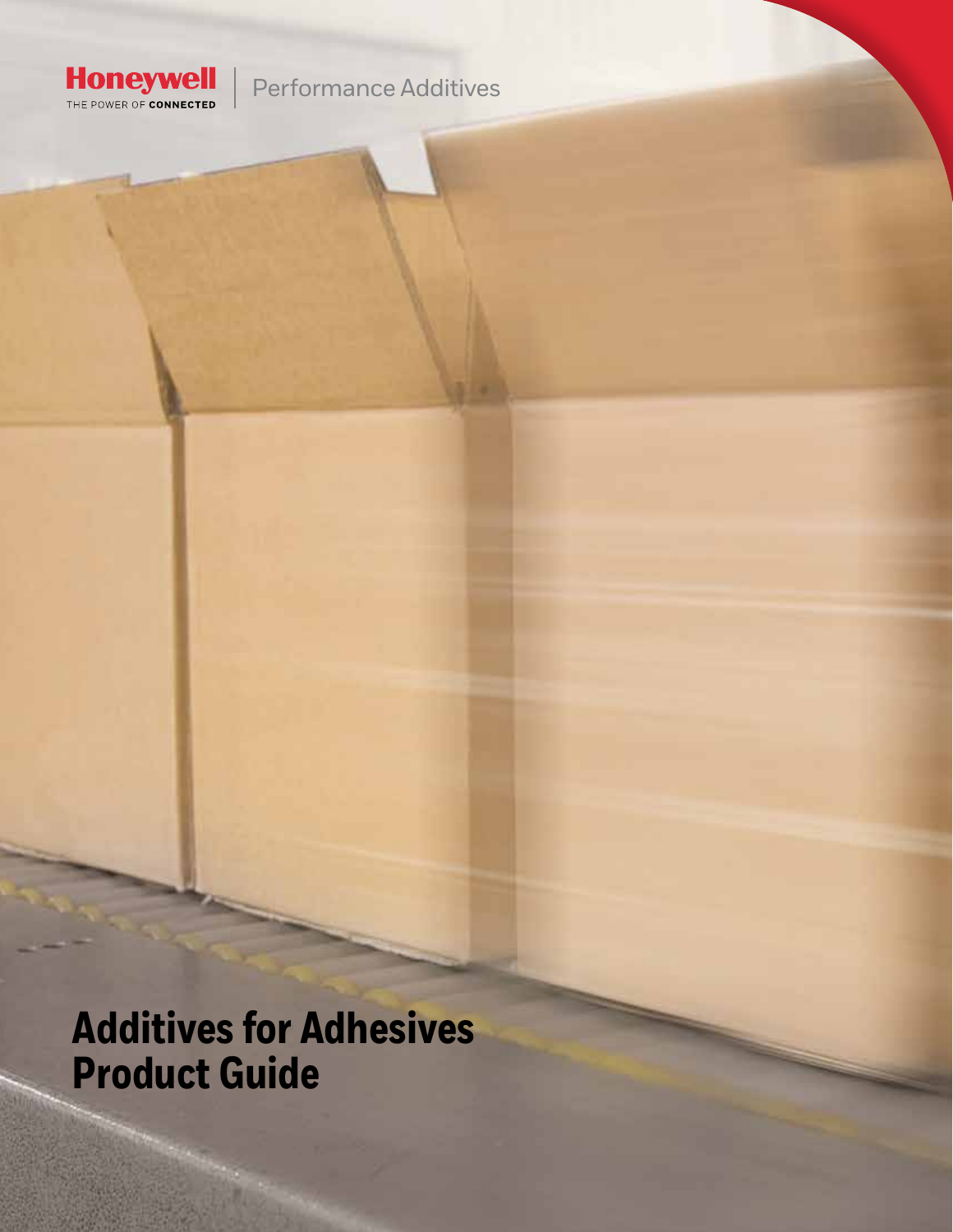## **Honeywell Performance Additives for Adhesives and Sealants**

| <b>PRODUCT PROPERTIES</b>                        |                                                  |                                 |                                     |                    |                              |                                            |            | <b>TYPE OF ADHESIVE</b> |             |            |             |              |              | <b>APPLICATION</b> |              |                                                            |                          |              |                                                         | <b>PRIMARY PERFORMANCE ADVANTAGES</b>  |                                     |                                                                 |                                                                |                                    |                     |             |  |
|--------------------------------------------------|--------------------------------------------------|---------------------------------|-------------------------------------|--------------------|------------------------------|--------------------------------------------|------------|-------------------------|-------------|------------|-------------|--------------|--------------|--------------------|--------------|------------------------------------------------------------|--------------------------|--------------|---------------------------------------------------------|----------------------------------------|-------------------------------------|-----------------------------------------------------------------|----------------------------------------------------------------|------------------------------------|---------------------|-------------|--|
|                                                  | Mettler<br><b>Drop Point</b><br>(ASTM<br>D-3954) | Hardness<br>(dmm)<br>(ASTM D-5) | Density<br>(g/cc) (ASTM<br>$D-1505$ | Viscosity<br>(cps) | <b>Brookfield</b><br>(@temp) | Acid No.<br>(mg KOH/g)<br>(ASTM-D<br>1386) | <b>EVA</b> | PSA                     | <b>APAO</b> | <b>MEO</b> | PA          |              |              |                    |              | Sealant   Hygienic   Packaging   Bookbinding   Woodworking | <b>Tape and</b><br>Label | Construction | Viscosity<br>Control/<br>Reduced<br><b>Process Time</b> | <b>Increased</b><br>Heat<br>Resistance | Lower<br>Application<br>Temperature | <b>Increased</b><br>Adhesion<br>to Various<br><b>Substrates</b> | <b>Increased</b><br>Adhesion<br>at Cold<br><b>Temperatures</b> | Prevent<br>Oil<br><b>Migration</b> | Compatibi-<br>lizer | Anti-Block  |  |
| Polyethylene Homopolymers                        |                                                  |                                 |                                     |                    |                              |                                            |            |                         |             |            |             |              |              |                    |              |                                                            |                          |              |                                                         |                                        |                                     |                                                                 |                                                                |                                    |                     |             |  |
| AC6                                              | $106^{\circ}$ C                                  |                                 | 0.92                                | 375                | @140°C                       | Nil                                        | $\times$   | $\times$                |             | $\times$   |             |              |              | X                  |              | $\times$                                                   |                          |              | X                                                       | $\times$                               | X                                   |                                                                 |                                                                |                                    |                     |             |  |
| $A-C8$                                           | 113°C                                            | $\overline{1}$                  | 0.93                                | 450                | @140°C                       | Nil                                        | $\times$   | X                       | $\lambda$   | $\times$   |             |              | $\times$     | X                  | $\chi$       | $\chi$                                                     | X                        |              | $\mathsf X$                                             | $\mathsf X$                            | $\mathsf X$                         |                                                                 |                                                                | X                                  |                     |             |  |
| $A-C9$                                           | $115^{\circ}$ C                                  | 0.5                             | 0.93                                | 450                | @140°C                       | Nil                                        | $\times$   | X                       |             | $\times$   |             |              | $\times$     | X                  | $\chi$       | $\chi$                                                     | $\times$                 |              | $\times$                                                | X                                      | $\times$                            |                                                                 |                                                                |                                    |                     |             |  |
| AC617                                            | $101^{\circ}$ C                                  |                                 | 0.91                                | 180                | @140°C                       | Nil                                        | $\times$   | X                       |             |            |             |              |              | $\times$           | $\chi$       | $\times$                                                   | $\chi$                   |              | $\times$                                                |                                        | $\times$                            |                                                                 |                                                                |                                    |                     |             |  |
| A-C 1810A                                        | $121^{\circ}$ C                                  | 2                               | 0.95                                | 20                 | @140°C                       | Nil                                        | $\times$   |                         |             |            |             |              |              | X                  | X            | $\times$                                                   |                          |              | $\times$                                                | X                                      | $\times$                            |                                                                 |                                                                |                                    |                     |             |  |
| A-C 820A                                         | 126°C                                            |                                 | 0.97                                | 80                 | @140°C                       | Nil                                        | X          |                         |             |            |             |              |              | X                  | X            | $\times$                                                   |                          |              | $\times$                                                | X                                      | $\times$                            |                                                                 |                                                                |                                    |                     |             |  |
| A-C 1702                                         | $90^{\circ}$ C                                   | 98                              | 0.88                                | 30                 | @140°C                       | Nil                                        | $\chi$     | X                       | $\chi$      |            |             |              |              | $\chi$             | $\mathsf{Y}$ | $\chi$                                                     | $\mathsf{X}$             |              | $\chi$                                                  |                                        | X                                   |                                                                 |                                                                |                                    |                     |             |  |
| High-Density Oxidized Polyethylene Homopolymers  |                                                  |                                 |                                     |                    |                              |                                            |            |                         |             |            |             |              |              |                    |              |                                                            |                          |              |                                                         |                                        |                                     |                                                                 |                                                                |                                    |                     |             |  |
| AC307                                            | $140^{\circ}$ C                                  | 0.5                             | 0.98                                | 85000              | @150°C                       |                                            | X          |                         |             |            |             |              |              | $\times$           |              |                                                            |                          |              |                                                         | $\times$                               |                                     |                                                                 |                                                                |                                    |                     |             |  |
| AC316                                            | $140^{\circ}$ C                                  | 0.5                             | 0.98                                | 8500               | @150°C                       | 16                                         | X          | X                       |             |            |             |              |              | X                  |              |                                                            | X                        |              | $\mathsf X$                                             | $\mathsf X$                            |                                     |                                                                 |                                                                |                                    |                     |             |  |
| AC325                                            | 136°C                                            | 0.5                             | 0.99                                | 4400               | @150°C                       | 25                                         | $\times$   | X                       |             |            |             |              |              | X                  |              | $\chi$                                                     | $\times$                 |              | $\times$                                                | $\mathsf X$                            |                                     |                                                                 |                                                                |                                    |                     |             |  |
| AC330                                            | 137°C                                            | $\langle 0.5$                   | 0.99                                | 3600               | @150°C                       | 30                                         | $\times$   | X                       |             |            |             |              |              | X                  |              |                                                            | $\times$                 |              | $\mathsf X$                                             | X                                      |                                     |                                                                 |                                                                |                                    |                     |             |  |
| A-C 392                                          | 138°C                                            | 0.5                             | 0.99                                | 4500               | @150°C                       | 30                                         | $\times$   | X                       |             |            |             |              |              | X                  |              |                                                            | $\times$                 |              | $\times$                                                | $\mathsf X$                            |                                     |                                                                 |                                                                |                                    |                     |             |  |
| AC395                                            | 137°C                                            | 0.5                             | $\overline{\phantom{0}}$            | 2500               | @150°C                       | 41                                         | $\times$   | X                       |             |            |             |              |              | X                  |              |                                                            | $\mathsf{X}$             |              | $\chi$                                                  | X                                      |                                     | $\mathsf{Y}$                                                    |                                                                | $\chi$                             |                     |             |  |
| <b>Ethylene-Acrylic Acid Copolymers</b>          |                                                  |                                 |                                     |                    |                              |                                            |            |                         |             |            |             |              |              |                    |              |                                                            |                          |              |                                                         |                                        |                                     |                                                                 |                                                                |                                    |                     |             |  |
| AC540                                            | $105^{\circ}$ C                                  |                                 | 0.93                                | 575                | @140°C                       | 40                                         | X          | X                       |             |            | X           |              |              | X                  |              | X                                                          |                          |              | X                                                       |                                        | $\times$                            |                                                                 |                                                                |                                    | $\times$            |             |  |
| A-C 580                                          | $95^{\circ}$ C                                   | 4                               | 0.93                                | 650                | @140°C                       | 75                                         | X          | $\mathsf X$             |             |            | $\mathsf X$ |              |              | X                  |              | $\chi$                                                     | $\times$                 | X            | $\mathsf X$                                             |                                        | $\times$                            | $\times$                                                        |                                                                |                                    | $\times$            |             |  |
| A-C 5120                                         | 92°C                                             | 8                               | 0.93                                | 600                | @140°C                       | 120                                        | $\chi$     | X                       |             |            | $\chi$      |              |              | $\times$           |              | $\mathsf{X}$                                               |                          |              | $\chi$                                                  |                                        | $\vee$                              |                                                                 |                                                                |                                    | $\mathsf{X}$        |             |  |
| <b>Ethylene-Vinyl Acetate Copolymers</b>         |                                                  |                                 |                                     |                    |                              |                                            |            |                         |             |            |             |              |              |                    |              |                                                            |                          |              |                                                         |                                        |                                     |                                                                 |                                                                |                                    |                     |             |  |
| AC400                                            | $92^{\circ}$ C                                   | 9.5                             | 0.92                                | 595                | @140°C                       | 13                                         | X          | $\times$                |             |            |             |              |              |                    |              |                                                            |                          |              |                                                         |                                        |                                     |                                                                 |                                                                |                                    |                     |             |  |
| AC430                                            | 75°C                                             | 70                              | 0.93                                | 600                | @140°C                       | 26                                         | $\chi$     | $\chi$                  |             |            |             |              | $\mathbf{v}$ |                    |              | $\chi$                                                     |                          |              | $\chi$                                                  |                                        | $\mathsf{Y}$                        |                                                                 |                                                                |                                    | $\chi$              |             |  |
| ACumist <sup>®</sup> Micronized Polyolefin Waxes |                                                  |                                 |                                     |                    |                              |                                            |            |                         |             |            |             |              |              |                    |              |                                                            |                          |              |                                                         |                                        |                                     |                                                                 |                                                                |                                    |                     |             |  |
| ACumist A                                        | 137°C                                            | 0.5                             | 0.99                                | $\sim$             | $-$                          | 26-40                                      |            | X                       |             |            |             | $\mathsf{X}$ |              |                    |              |                                                            |                          | Χ            |                                                         |                                        |                                     |                                                                 |                                                                |                                    |                     | -Low weight |  |
| ACumist B                                        | 126°C                                            | $\langle 1.0$                   | 0.96                                | $\sim$             | $-$                          | Nil                                        |            | X                       |             |            |             | X            |              |                    |              |                                                            | X                        | X            |                                                         |                                        |                                     |                                                                 |                                                                |                                    |                     | filler      |  |
| ACumist C                                        | $121^{\circ}$ C                                  | $\langle 1.0$                   | 0.95                                | $\sim$             | $\sim$                       | Nil                                        |            | X                       |             |            |             | X            |              |                    |              |                                                            | X                        | $\mathsf X$  |                                                         |                                        |                                     |                                                                 |                                                                |                                    |                     | -Dusting    |  |
| ACumist D                                        | $118^{\circ}$ C                                  | $\langle 2.0$                   | 0.94                                |                    |                              | Nil                                        |            | X                       |             |            |             | $\times$     |              |                    |              |                                                            | <b>Y</b>                 | $\mathsf{Y}$ |                                                         |                                        |                                     |                                                                 |                                                                |                                    |                     | agent       |  |
| <b>Maleated Polyethylenes</b>                    |                                                  |                                 |                                     |                    |                              |                                            |            |                         |             |            |             |              |              |                    |              |                                                            |                          |              |                                                         |                                        |                                     |                                                                 |                                                                |                                    |                     |             |  |
| AC573P                                           | 106°C                                            | 4.5                             | 0.92                                | 600                | @140°C                       | .5                                         |            | $\times$                |             |            |             |              |              |                    |              |                                                            |                          |              |                                                         |                                        |                                     |                                                                 |                                                                |                                    |                     |             |  |
| <b>Maleated Polypropylenes</b>                   |                                                  |                                 |                                     |                    |                              |                                            |            |                         |             |            |             |              |              |                    |              |                                                            |                          |              |                                                         |                                        |                                     |                                                                 |                                                                |                                    |                     |             |  |
| AC596P                                           | $141^{\circ}$ C                                  | 0.5                             | 0.93                                | 150                | @190°C                       | 43                                         | X          | $\times$                |             | X          | $\times$    | $\mathsf{X}$ |              | X                  |              | X                                                          |                          |              |                                                         | $\times$                               |                                     |                                                                 |                                                                |                                    |                     |             |  |
| $AC$ 597P                                        | $141^{\circ}$ C                                  | 0.5                             | 0.94                                | 350                | @190°C                       | 80                                         |            |                         | X           | X          | X           | X            |              | $\times$           |              | $\chi$                                                     |                          | X            |                                                         | X                                      |                                     | $\times$                                                        | $\times$                                                       |                                    | $\times$            |             |  |
| A-C 925P                                         | $152^{\circ}$ C                                  | 0.5                             | 0.93                                | 350                | @190°C                       | 87                                         |            |                         | X           | X          | X           | X            |              | X                  |              | $\chi$                                                     |                          | X            |                                                         | X                                      |                                     | $\times$                                                        | $\times$                                                       |                                    | $\times$            |             |  |
| AC950P                                           | 149°C                                            | 0.5                             | 0.93                                | 2000               | @190°C                       | 43                                         |            |                         | X           | X          | $\times$    | X            |              | X                  |              | $\chi$                                                     |                          | Χ            |                                                         | $\mathsf X$                            |                                     | $\times$                                                        | $\chi$                                                         |                                    | $\times$            |             |  |
| A-C 1325P                                        | 149°C                                            | 0.5                             | 0.92                                | 1600               | @190°C                       | 18                                         | X          |                         | $\times$    | $\times$   | $\times$    | X            |              | $\times$           |              | $\chi$                                                     |                          | X            |                                                         | X                                      |                                     | $\times$                                                        | $\times$                                                       |                                    | $\times$            |             |  |
| Polypropylene Homopolymers                       |                                                  |                                 |                                     |                    |                              |                                            |            |                         |             |            |             |              |              |                    |              |                                                            |                          |              |                                                         |                                        |                                     |                                                                 |                                                                |                                    |                     |             |  |
| AC1089                                           | $146^{\circ}$ C                                  | 0.5                             | 0.91                                | 45                 | @190°C                       | Nil                                        |            |                         | $\times$    |            |             |              |              | X                  |              | X                                                          |                          | Χ            |                                                         | $\mathsf X$                            |                                     |                                                                 |                                                                |                                    |                     |             |  |
| A-C 1660                                         | $150^{\circ}$ C                                  | 0.5                             | 0.89                                | 60                 | @190°C                       | Nil                                        |            |                         | X           |            |             |              |              | X                  |              | $\chi$                                                     |                          | X            |                                                         | $\mathsf X$                            |                                     |                                                                 |                                                                |                                    |                     |             |  |
| AC1754                                           | $167^{\circ}$ C                                  | 0.4                             | 0.89                                | 775                | @190°C                       | Nil                                        |            |                         | X           |            |             |              |              | X                  |              | X                                                          |                          | X            |                                                         | X                                      |                                     |                                                                 |                                                                |                                    |                     |             |  |